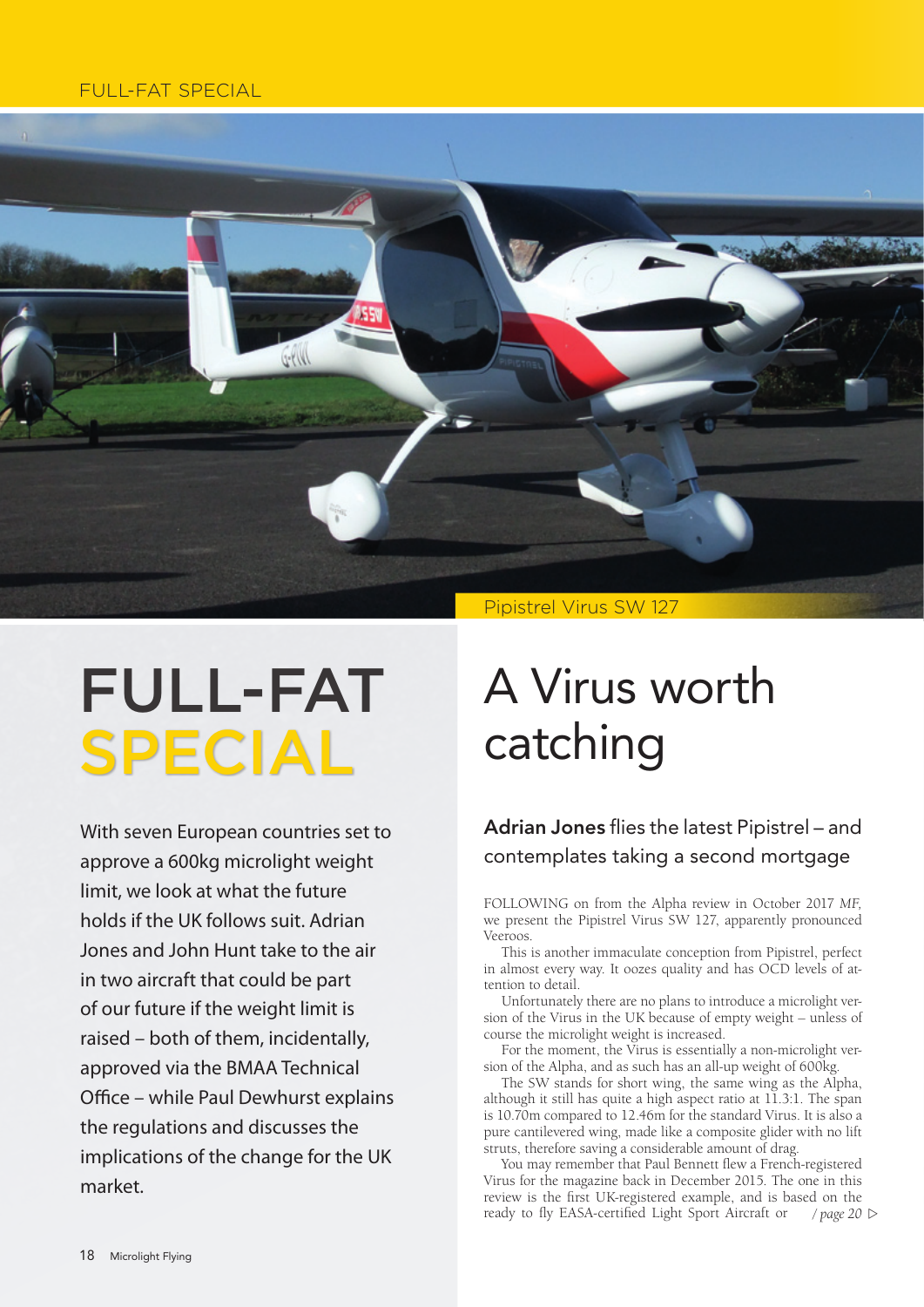#### **FULL-FAT SPECIAL**



#### Pipistrel Virus SW 127

 $\triangleright$  LSA. It is, however, an amateur-built aircraft, so it is non-EASA and operated as a permit aircraft in this country, just like a microlight.

It is owned by Hitesh Sanganee and Edward Farmer, and is usually based in Bedfordshire. However, one sunny day, we met up at Membury airfield in Wiltshire, which is closer to me in Dorset.

It was my first visit by air in my Shadow, although I have often flown past it just next to Membury Services on the south side of the M4. A glider repair centre, it used to be the home of the Chevvron microlight motorglider. Nowadays there are also wind turbine blades being made there.

The Virus SW 127 has a design empty weight of 349kg, which gives it a useful 251kg payload, making it a practical tourer for two.

Although the airframe is almost identical in appearance to that of the Alpha, some structural changes have been made to cope with the extra all-up weight and yet retain the  $+4g$ ,  $-2g$  design load factors.

The most obvious of these is a change to sandwich construction for the fuselage skin, rather than single carbon skin with intermediate frames. This accounts for part of the empty weight increase, but there are various additions and improvements which also raise it.

#### Photos

- 1 Spoiler control is overhead between the seats
- 2 Seats are nicely trimmed in leather and comfy
- 3 Fitting wing tanks has made space for this baggage hatch
- 4 Instrument panel wants for nothing
- 5 Rudder pedals feature glider-style adjustment

Most of the comments that I made about the Alpha are also valid here, so I will concentrate on the differences.

The most important of these is a 100hp 912S with a variable pitch propeller. This makes up for the increase in all-up weight and helps to maintain the takeoff and climb performance at microlight levels.

With the propeller set to fine pitch, the quoted takeoff ground run is 160m, while climb rate is 1050ft per minute at MTOW. It certainly felt sprightly.

The pitch is adjusted manually with a large knob in the centre of the instrument panel and is easy to use, but does require many turns to cycle it between fine and coarse. You wouldn't want to forget to select fine pitch for a landing and then decide to go around while frantically twiddling the knob on the climbout.

With the pitch on its coarsest setting, it is possible to cruise at around 100kt on 4000rpm and with great fuel economy.

With 100 litres of fuel in the two wing root tanks, the range on 65% power is listed as 642nm with a 30min reserve.

That works out at 28nm per gallon at 116kt true airspeed. Very impressive. At low speed it should be possible to get down to well under 10 l/h, beating many 912-powered microlights.

From the ASI calibration that Hitesh and I carried out, it appears that the pitot static head on the starboard wing works well. It is a better engineered device than that fitted to the Alpha, but I expect it is heavier and more expensive, so in this case you get what you pay for.

It under-read by 3kt at the stall and over-read by 6kt at 120kt, about half the error of the Alpha.

It is difficult to say what the maximum level speed is, as we stopped at 130kt indicated, or 123kt true.

With the flaperons set at high-speed cruise deflection of -5° reflex, and a bit of juggling of the propeller pitch so / page 22  $\triangleright$